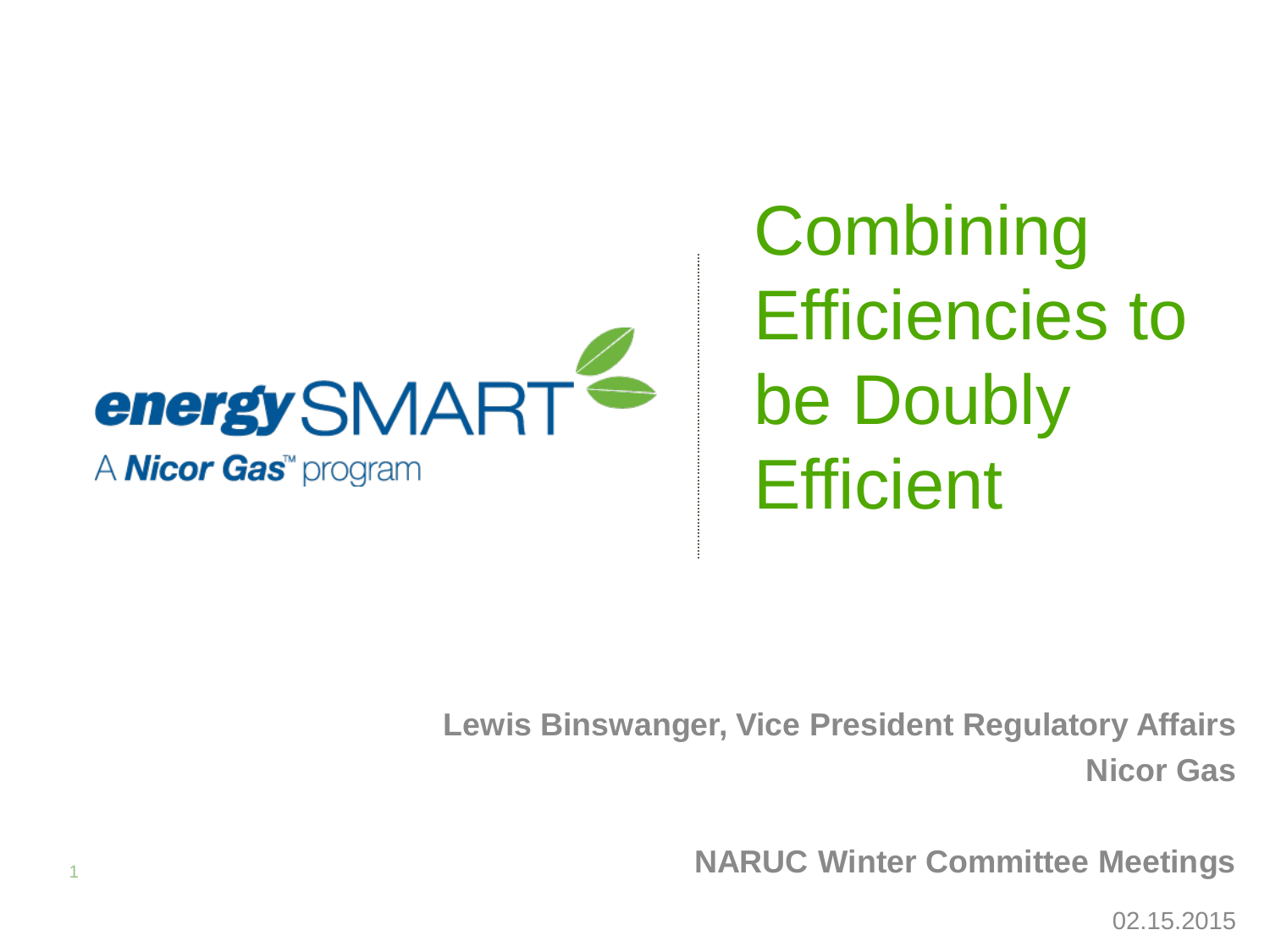### Benefits of collaboration

- Shared costs for cheaper program delivery
- One-energy solution for shared customers
- Not re-creating the wheel





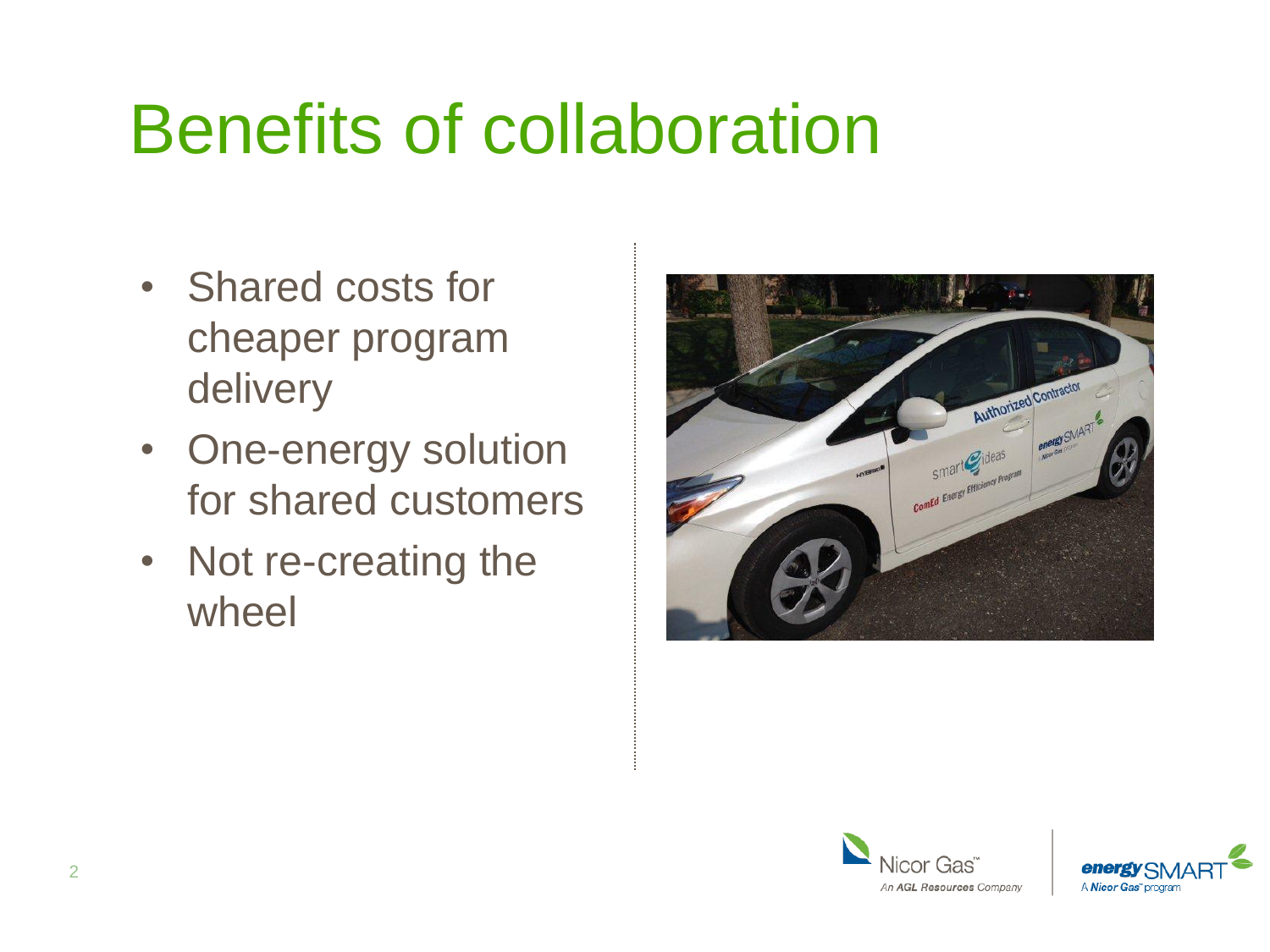### Benefits of collaboration

Example - Elementary Education Program

- Increased number of kits by sharing costs from 5,000 to 20,000
- Now delivered jointly with ComEd, Peoples Gas and North Shore Gas





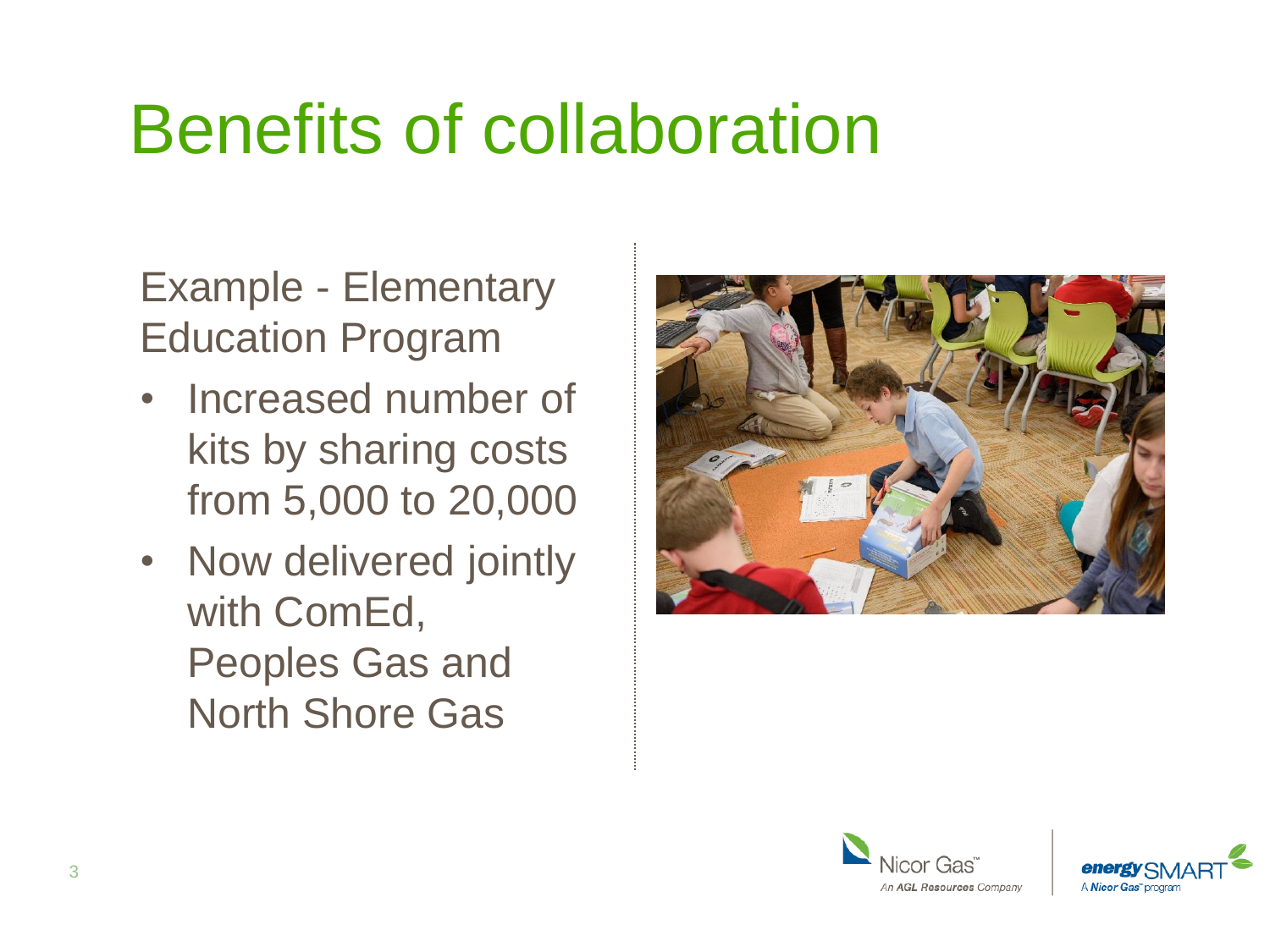### Benefits of collaboration



Implement otherwise missed opportunities

Examples:

- Home energy assessments
- Complete system replacements



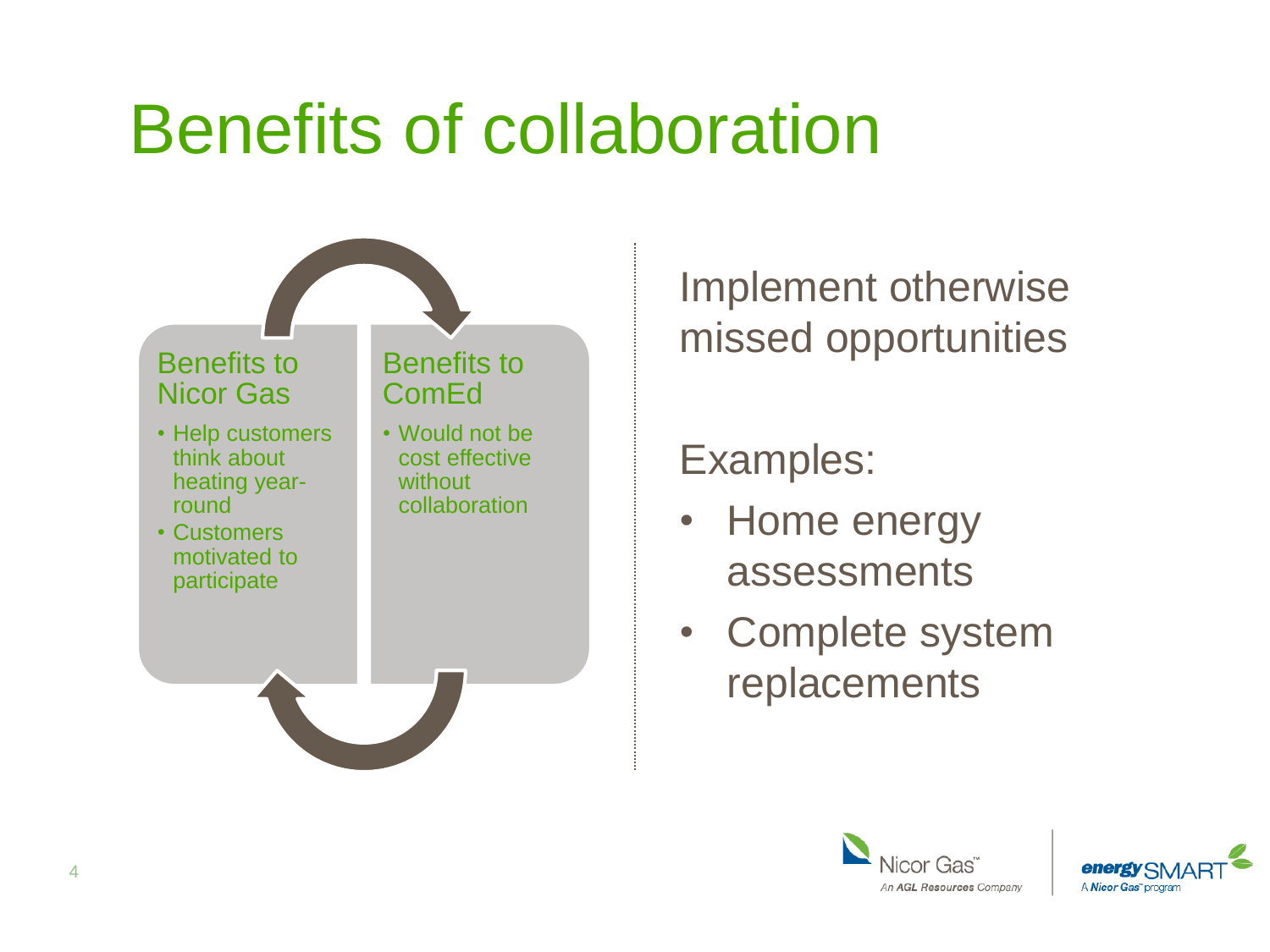# Hurdles and challenges

Lessons learned in 4 years

- Piggy-backing on pending projects doesn't work – EM&V results (Evaluation, Measurement & Verification)
- Partnerships can be outgrown
	- Example: Small Business Program more successful for Nicor Gas when delivered separately
- Utilities need quicker feedback



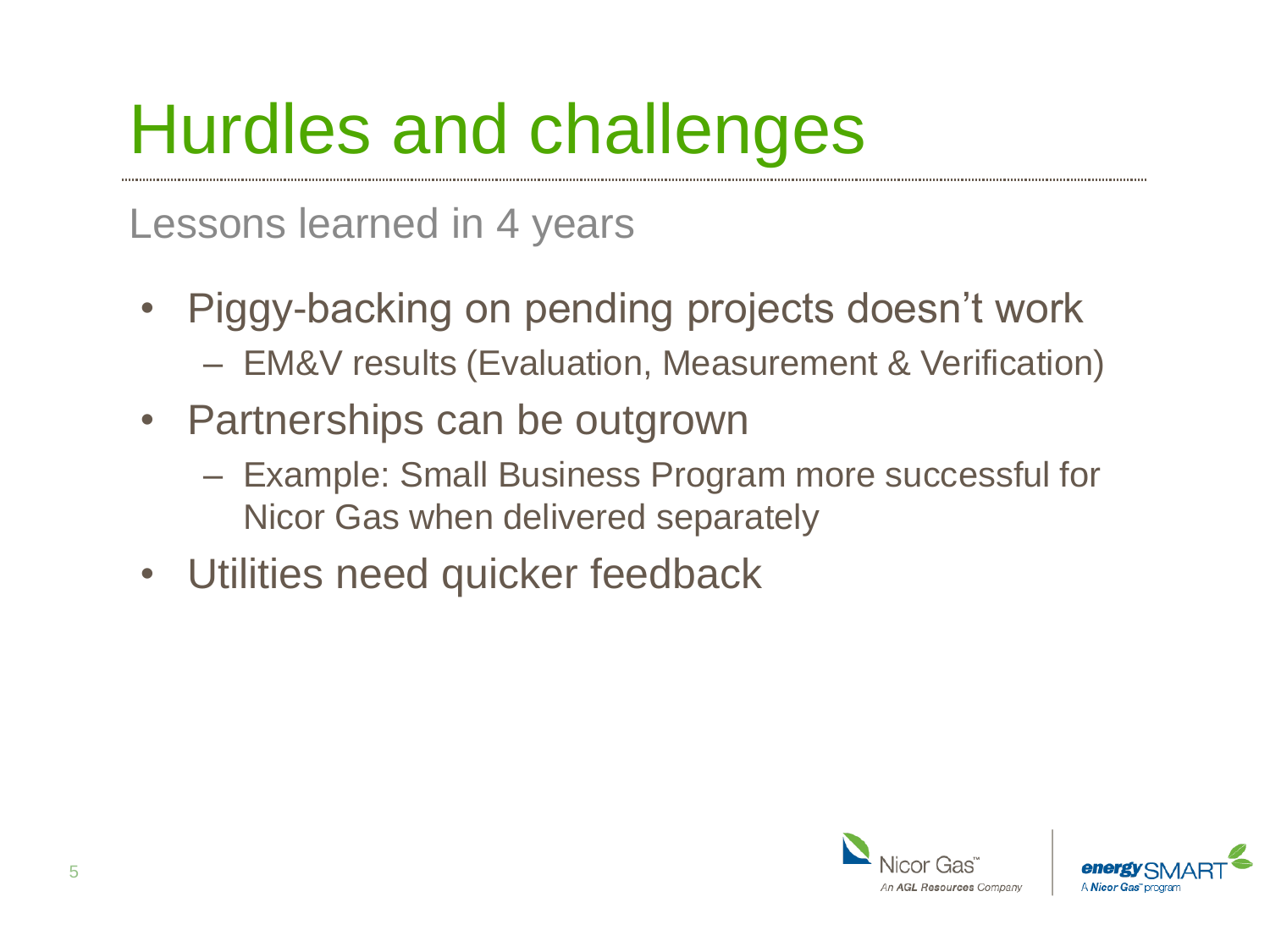# Fostering collaborative spirit

#### **Unlikely partnerships with ComEd brought to fruition**

- Strategic energy management implemented in 2014
	- Serves our largest customers
- CHP (Combined Heat and Power) offering expected summer 2015
	- First joint gas and electric offering of its kind in the nation

#### **Emerging technology national collaborative**

- National collaborative with 30+ utilities
- Success story: Rooftop Condensing Units



Download our emerging technology white papers: http://www.nicorgasrebates.com/emerging <sup>6</sup>



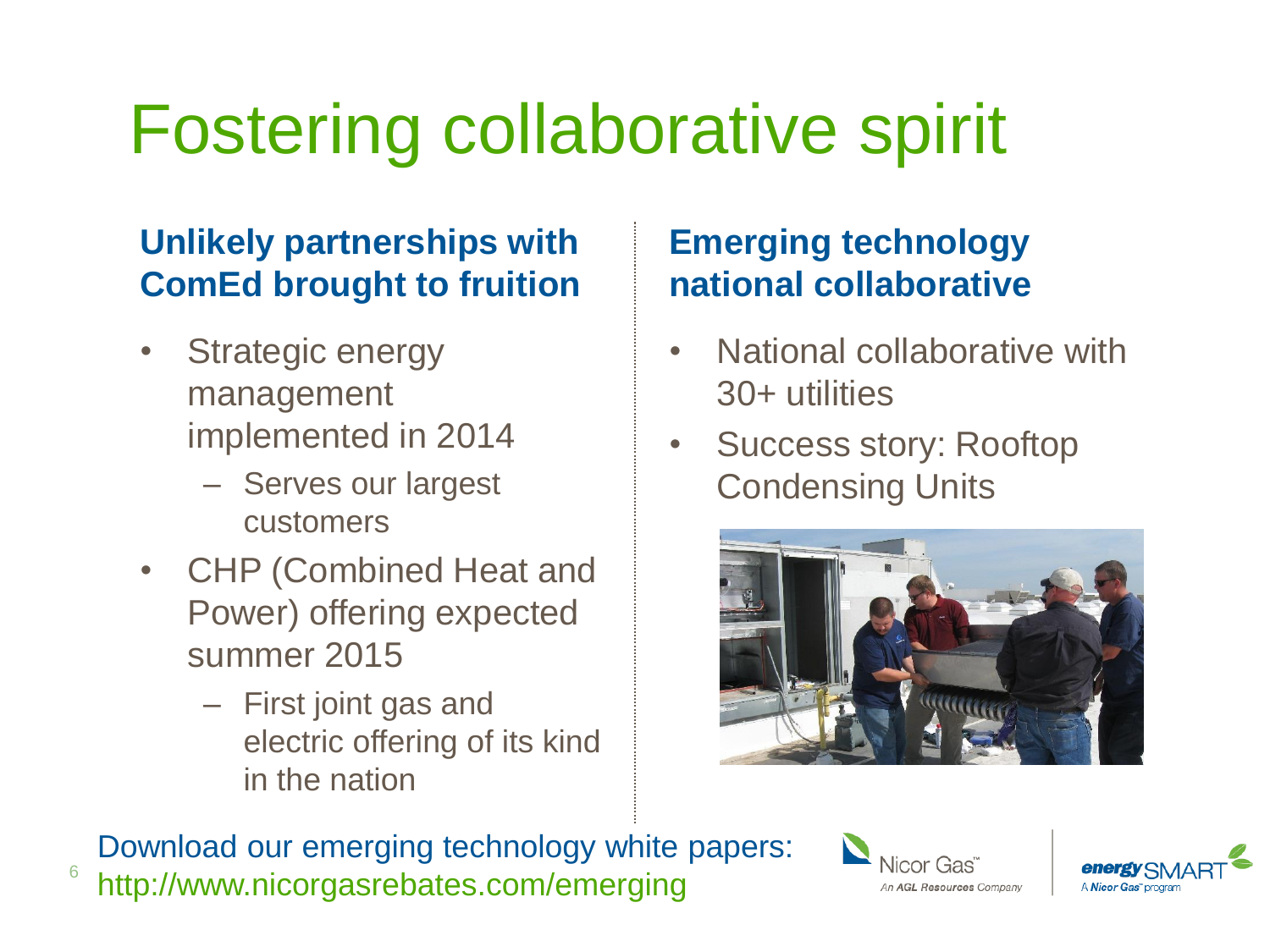# The future

What we may see in the coming years

- Fuel switching/CHP
- Collaborative support of energy codes
	- Example: CANDI codes program (ComEd, Ameren, Nicor Gas, DCEO, Integrys)
- Site vs. source
- Regulatory balance incentives versus penalties



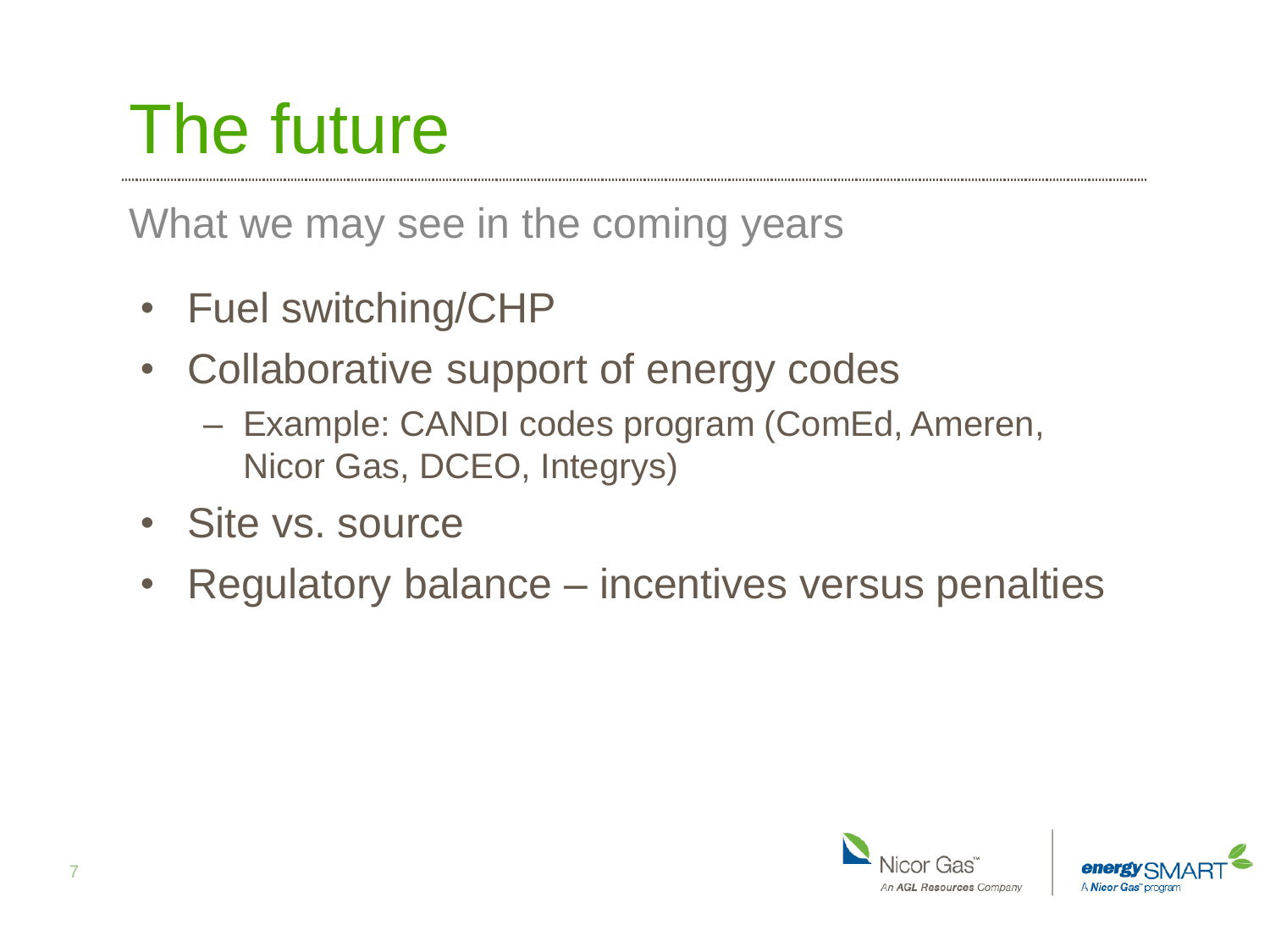### Lessons Learned

What could have gone differently

- Establishing net-to-gross
	- Initially retrospective net-to-gross
	- Resolved in PY3 with a prospective policy
	- Spend up to 3% of budget on EM&V as a net state
	- States getting started should consider gross vs. net
		- Net serves its place in planning, but creates challenges
- Developing the TRM (Technical Resource Manual)
	- Took 1.5 years to complete
	- Now prospective document and a positive for the program



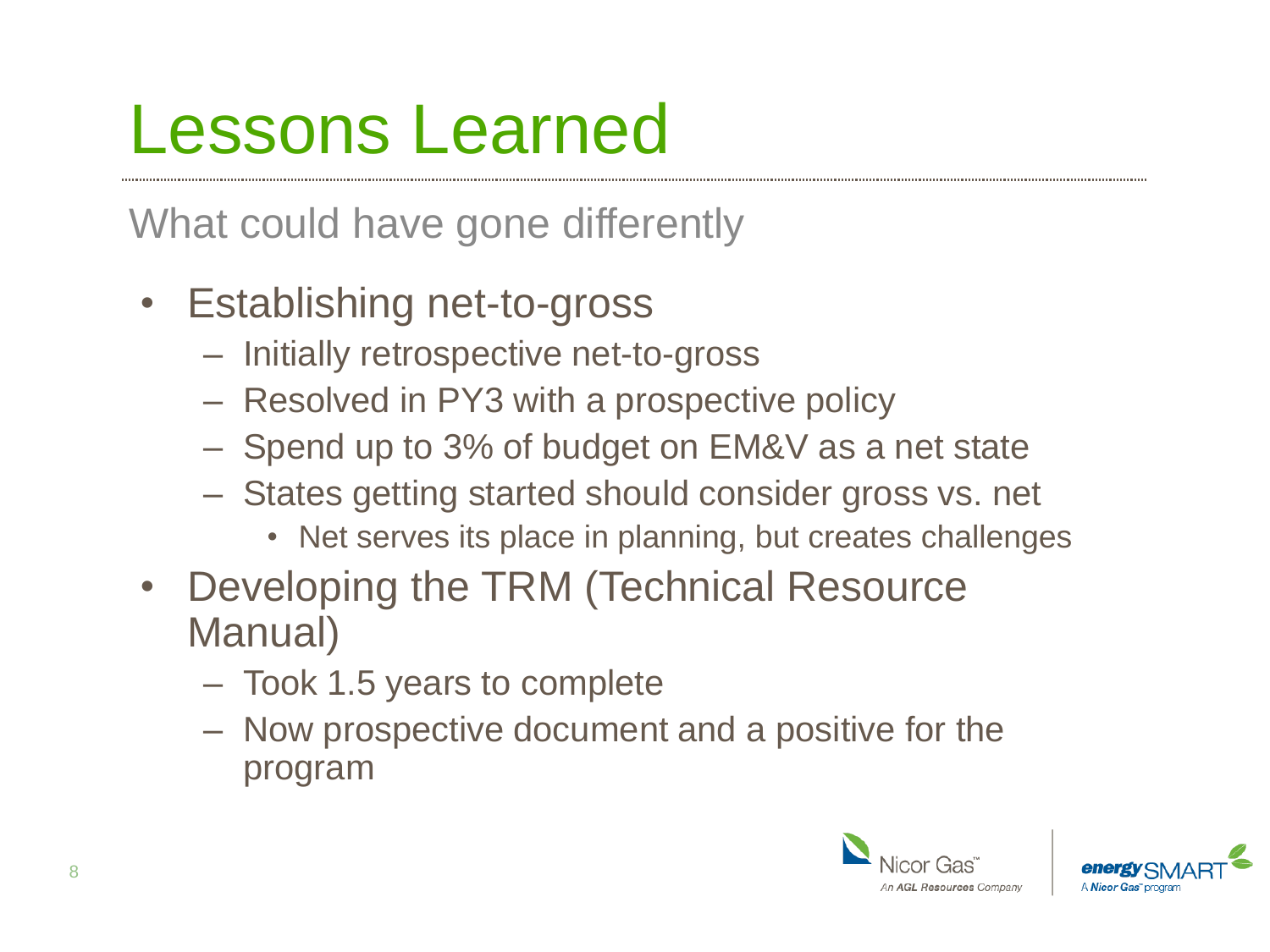# Marketing and outreach center

Economic development with energy efficiency



- 12 local utility jobs created for professionals
- Partnership with schools in underrepresented communities to recruit employees
- Marketing and outreach center better serves our customers
	- Roles previously filled by 7 companies across the country
- Outbound and inbound calls
- Represent Nicor Gas at more than 150 community events annually
- Model is working as career path in the industry
	- 3 employees already promoted into supervisor/manager positions within the company



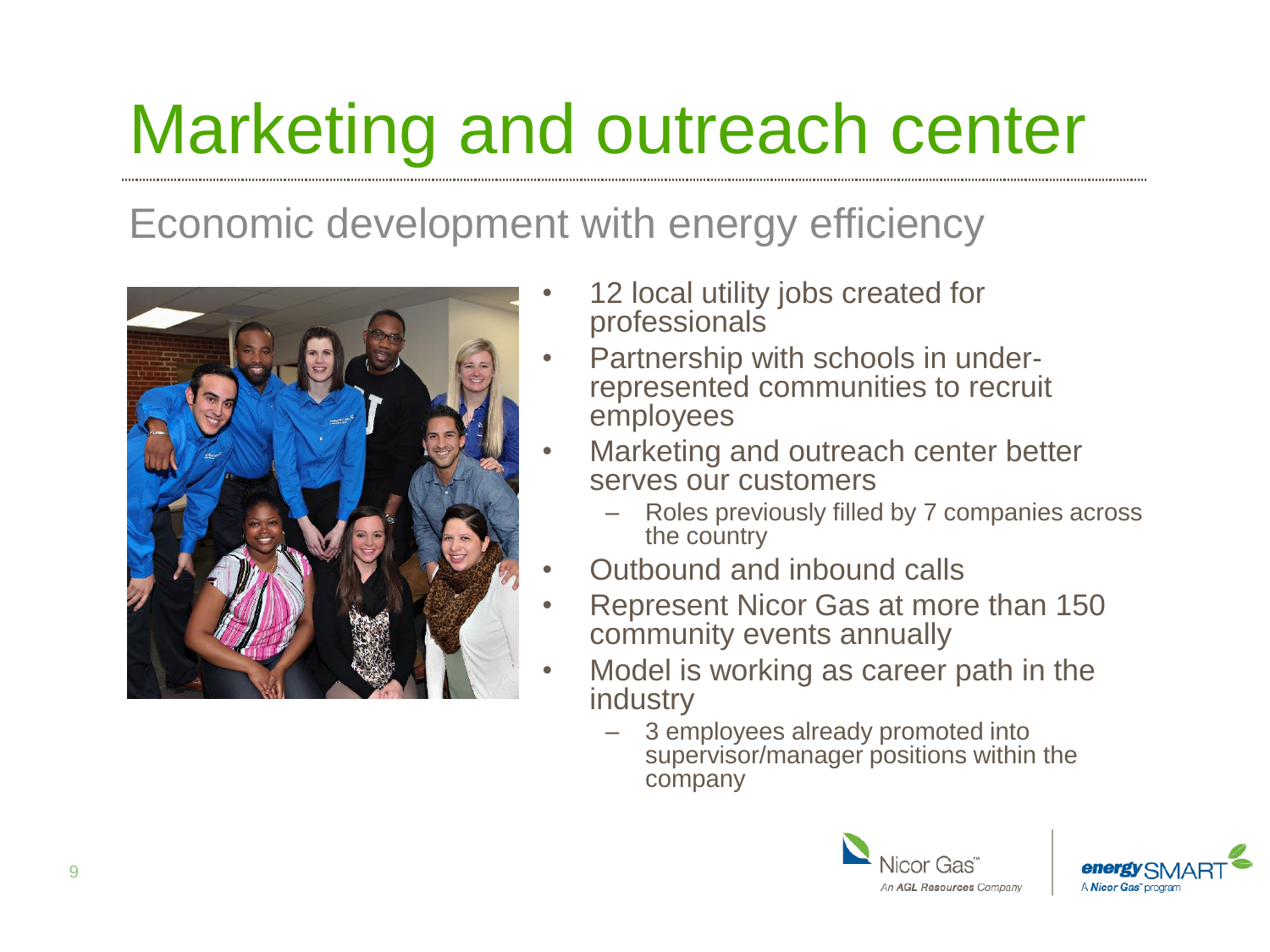# Utilities implementing EEPs

Why utilities are best positioned to deliver EEPs

- Utilities are scalable to respond to changes in goals
- We know our customers best and have:
	- Established and trusted brands
	- Defined roles and relationships with customers
- Can collaborate or implement independently depending on what is best for the customer
- Regulators retain control with reconciliation process